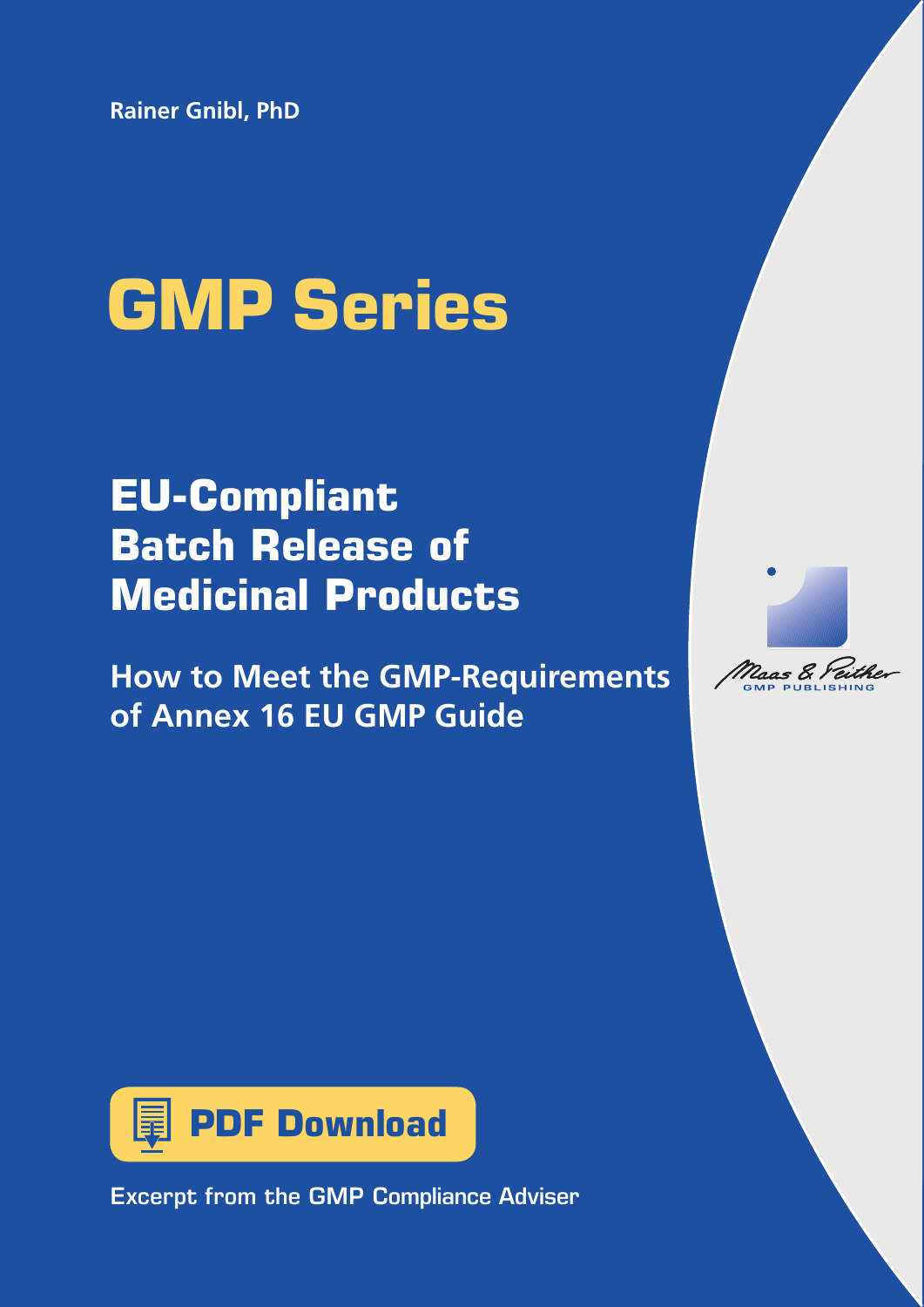# **Contents**

| <b>Batch Release</b><br>3 |                                                                                  |                |  |
|---------------------------|----------------------------------------------------------------------------------|----------------|--|
| 1                         | <b>Introduction</b>                                                              | 3              |  |
| 2                         | The scope of this chapter                                                        | 3              |  |
| 3                         | <b>Official regulations</b>                                                      | 4              |  |
| 3.1                       | Directive 2001/83/EC                                                             | 4              |  |
| 3.2                       | Directive 2003/94/EC                                                             | 5              |  |
| 3.3                       | <b>EU GMP Guidelines</b>                                                         | 6              |  |
| 3.4                       | Annex 16                                                                         | $\overline{7}$ |  |
| 4                         | <b>Definitions</b>                                                               | 7              |  |
| 4.1                       | Marketing                                                                        | $\overline{7}$ |  |
| 4.2                       | Release - batch release                                                          | 8              |  |
| 4.3                       | Finished product (batch)                                                         | 8              |  |
| 4.4                       | Bulk product/bulk batch                                                          | 9              |  |
| 4.5                       | (Batch) certification                                                            | 9              |  |
| 4.6                       | Qualified Person - certifying Qualified Person                                   | 9              |  |
| 4.7                       | Confirmation                                                                     | 9              |  |
| 4.8                       | Certificates of analysis                                                         | 10             |  |
| 4.9                       | Import                                                                           | 11             |  |
| 4.10                      | Shipment                                                                         | 11             |  |
| 5                         | Basic framework conditions for the batch release process                         | 11             |  |
| 5.1                       | Scope of application                                                             | 11             |  |
| 5.2                       | Principle                                                                        | 12             |  |
| 5.3                       | The purpose of batch release                                                     | 13             |  |
| 5.4                       | <b>Batch certification location</b>                                              | 13             |  |
| 5.5                       | "Batch Release" SOP                                                              | 14             |  |
| 5.6                       | Substituting the Qualified Person                                                | 14             |  |
| 5.7                       | Several Qualified Persons and only one manufacturing and/or import authorisation | 15             |  |
| 5.8                       | Detailed knowledge of the product and process by the Qualified Person            | 15             |  |
| 6                         | <b>Batch release process steps</b>                                               | 16             |  |
| 6.1                       | Step 1: Checking batch manufacture and testing in accordance with defined        |                |  |
|                           | release procedures                                                               | 17             |  |
| 6.2                       | Step 2: Batch certification                                                      | 17             |  |
| 6.3                       | Step 3: Batch status changes                                                     | 18             |  |
| 7                         | <b>Certification requirements and certification</b>                              | 19             |  |
| 7.1                       | Scenario 1: Products that were manufactured inside the EU                        | 19             |  |
| 7.2                       | Scenario 2: Products that were manufactured outside the EU                       | 20             |  |
| 7.3                       | EU reanalysis                                                                    | 22             |  |
| 7.4                       | Register                                                                         | 24             |  |
| 7.5                       | Dealing with deviations                                                          | 25             |  |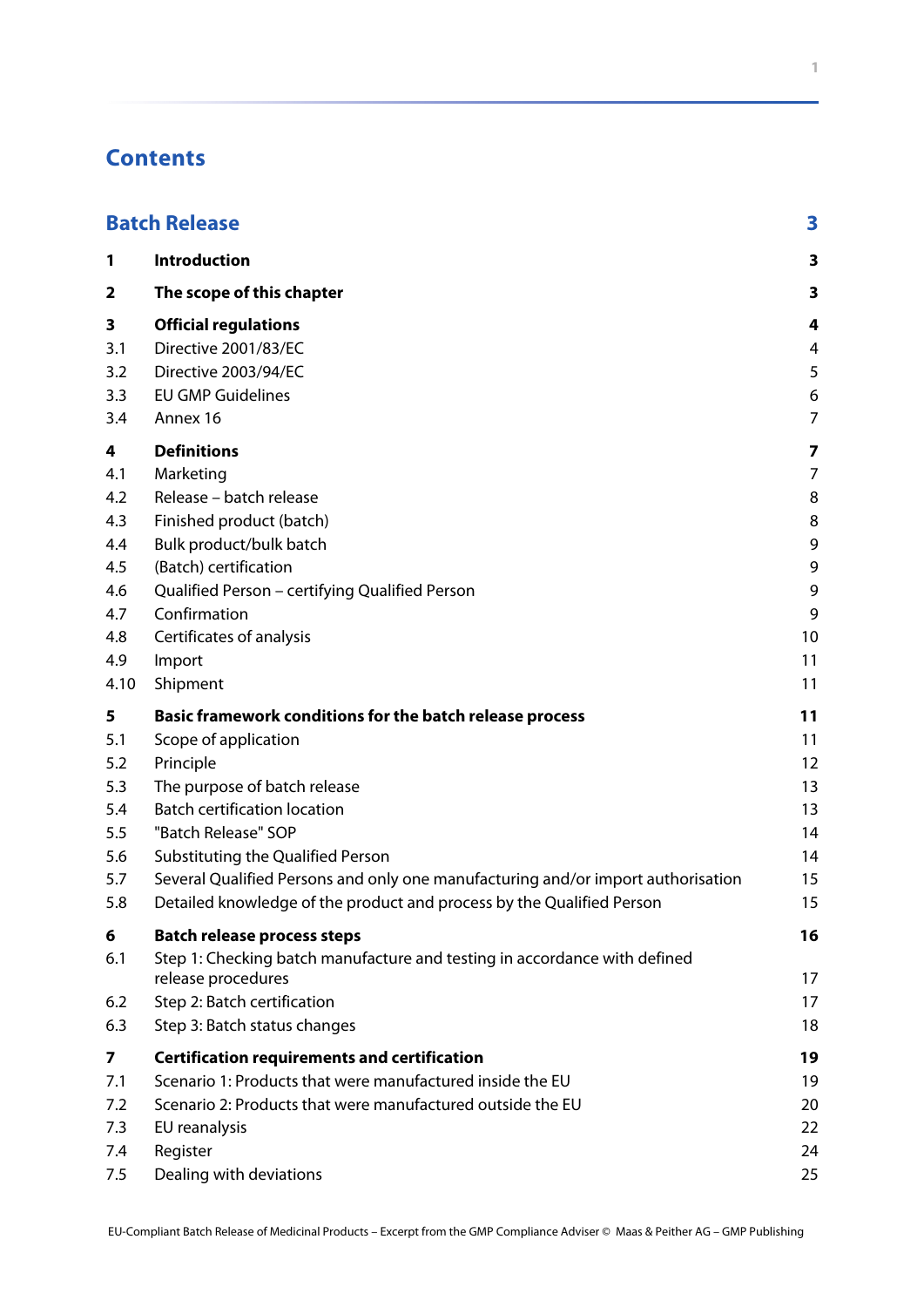| 7.6 | Audits by a third party                                                  | 26 |
|-----|--------------------------------------------------------------------------|----|
| 7.7 | Personal responsibilities of the Qualified Person                        | 27 |
| 7.8 | Delegable responsibilities of the Qualified Person                       | 27 |
| 7.9 | Safequarding the certification requirements                              | 29 |
| 8   | A challenge: complex product and process flows                           | 34 |
| 8.1 | Critical parts of the complex product and process flow                   | 34 |
| 8.2 | <b>Essential tools of the Qualified Person</b>                           | 36 |
| 9   | <b>Specific problems and products</b>                                    | 41 |
| 9.1 | <b>External Qualified Person</b>                                         | 41 |
| 9.2 | Certification of non-MRA imported products                               | 42 |
| 9.3 | Certification of parallel distribution and parallel importation products | 43 |
| 9.4 | Products for clinical testing                                            | 44 |
| 9.5 | <b>Blood preparations</b>                                                | 46 |
|     | <b>Contributor</b>                                                       | 48 |

# **[Index 49](#page-12-0)**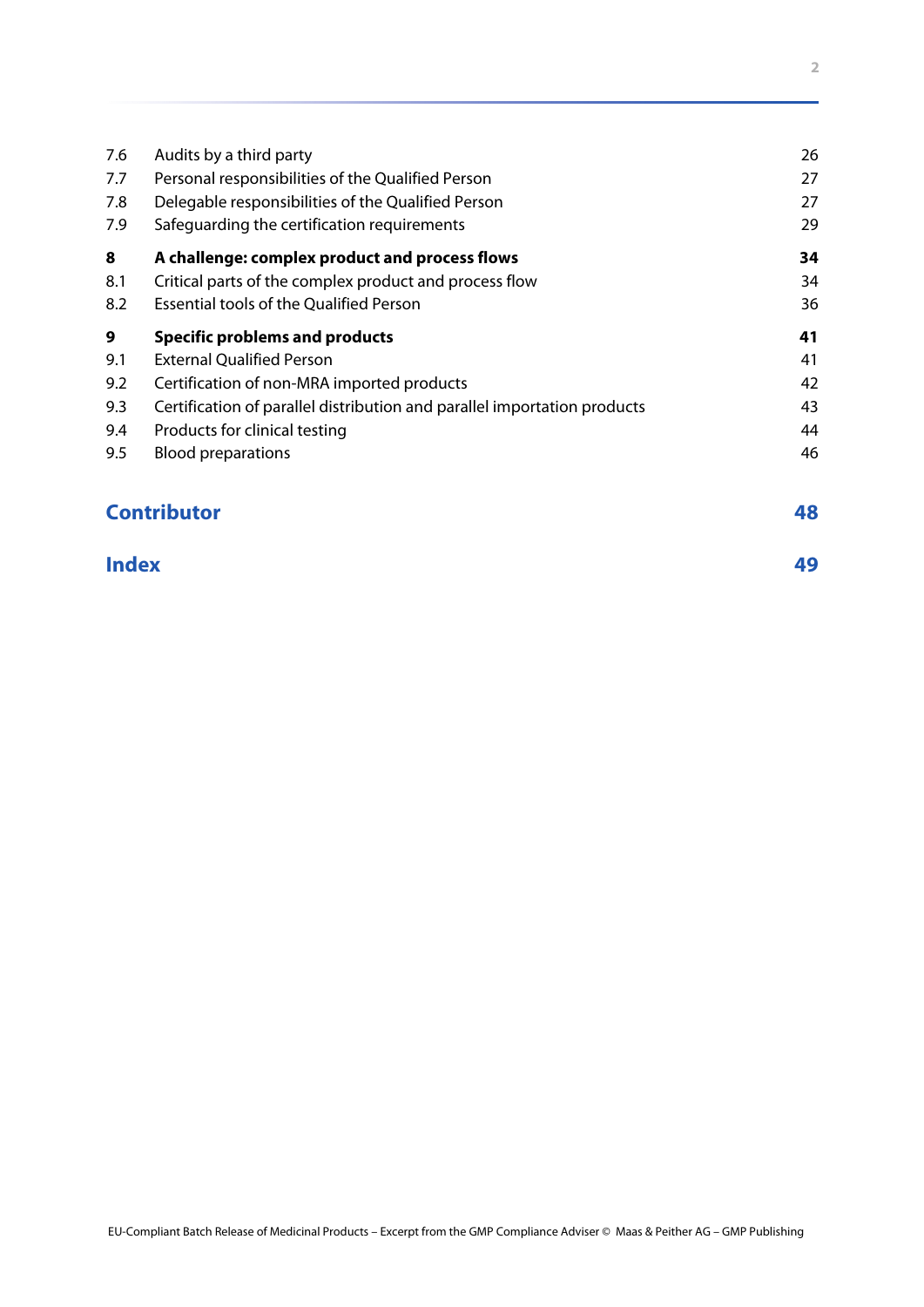# <span id="page-3-0"></span>**Batch Release**

#### **Here you will find answers to the following questions:**

- What does a EU-compliant batch release of medicinal products look like and what individual steps does it involve?
- What requirements does it have to meet?
- What requirements apply to imported products?
- What responsibilities does the certifying Qualified Person have and how can he/she fulfil them?
- What support systems are available to the Qualified Person?
- What responsibilities does the certifying Qualified Person have for products fully or partially manufactured by contract manufacturers?
- How can the certifying QP meet the challenges of a complex global product/process flow?

# <span id="page-3-1"></span>**1 Introduction**

Within the European Union, every single batch of a medicinal product must be certified for release by a Qualified Person in accordance with Article 48 of Directive 2001/83/EC and corresponding national regulations. This final stage of the procedure for manufacturing and testing GMP-compliant medicinal products is based on the official national and European regulations outlined in chapter 3 *[Official reg](#page-4-0)[ulations](#page-4-0)*.

In this context, the certifying Qualified Person has a number of clearly defined responsibilities and obligations. These are closely examined in chapter 7 *[Certification requirements and certification](#page--1-21)*.

Because of the global *supply chain* and the widespread *outsourcing* of activities, the product and process flow is becoming more and more complex. Against this backdrop, the certifying QP must employ a number of specific systems in order to manage their comprehensive regulatory responsibility. This applies in particular to the certification of products that are partially or fully manufactured by contract manufacturers. It is then important to differentiate between the countries where the products were actually manufactured:

- **•** inside the European Union
- **•** in a country with a valid mutual recognition agreement (MRA) or
- **•** in a third country without a mutual agreement (a non-EU/non-MRA country).

[Chapter 8](#page--1-30) describes how the certifying Qualified Person can do justice to this enormous task.

A number of specific problems and special products are examined in chapter 9 *[Specific problems](#page--1-33) [and products](#page--1-33)*.

## <span id="page-3-2"></span>**2 The scope of this chapter**

<span id="page-3-4"></span><span id="page-3-3"></span>This chapter deals exclusively with the batch release of **medicinal products** – including their import from non-EU countries – and the involvement of a **Qualified Person**.

The release of

- **•** starting materials
- **•** packaging materials and
- **•** other production materials

after the incoming goods inspection by the QC department (release before use during the manufacture of medicinal products) is not examined here.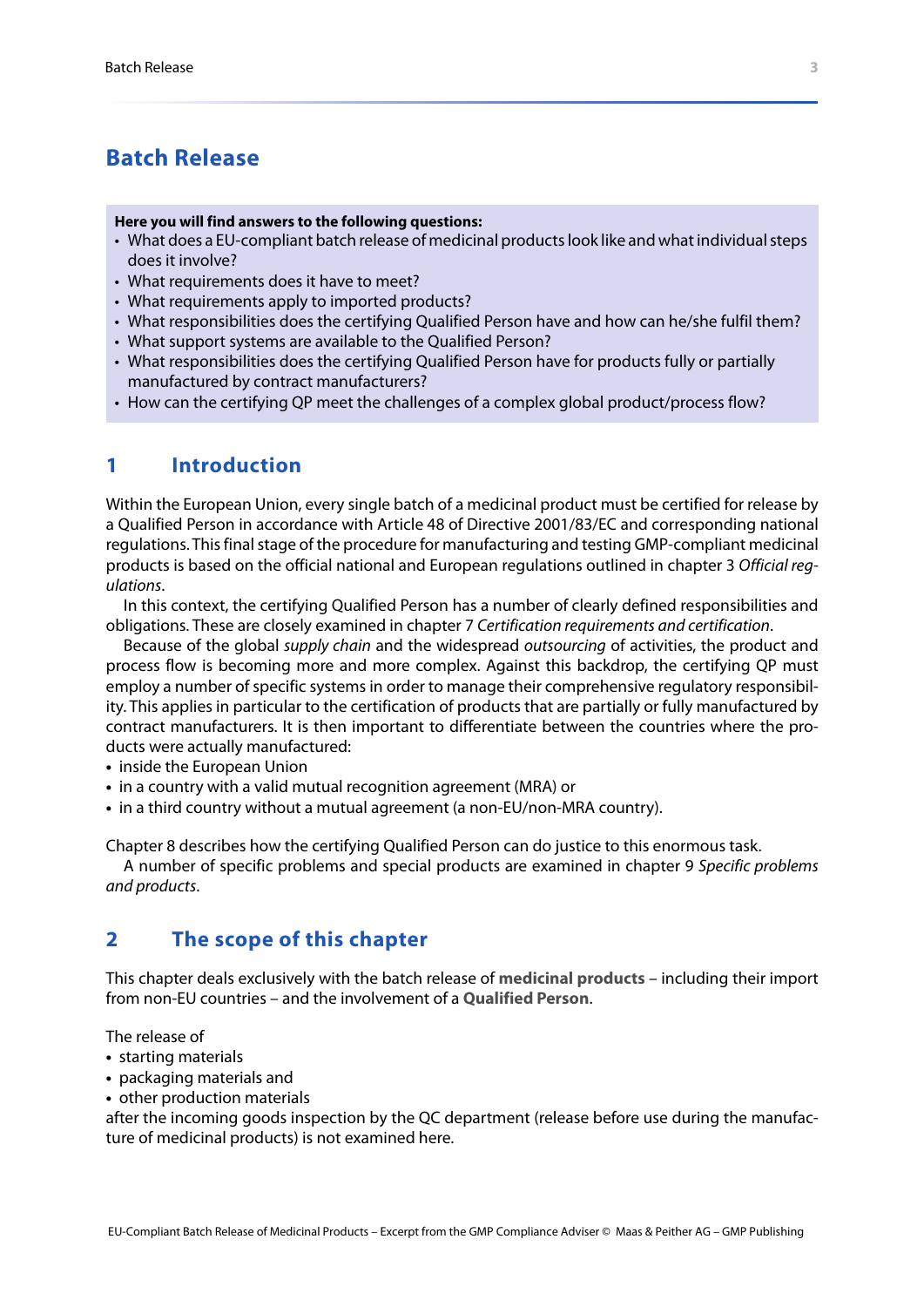The batch release of *active pharmaceutical ingredients* is regulated in the EU GMP Guidelines, Part II, Chapter 10.20. This area is examined in detail in Chapter 21 *Active Pharmaceutical Ingredients*. The special responsibility of the Qualified Person with regard to active ingredients that require a manufacturer/import authorisation is also examined there and is not discussed in this chapter.

# <span id="page-4-0"></span>**3 Official regulations**

The official regulations for the batch release of medicinal products and the corresponding requirements are based on European stipulations that have to be transposed into national law in all EU Member States. This is mandatory rather than discretionary for all Member States in accordance with the EU treaties. The EU regulations define minimum requirements that can be supplemented, but not diminished by national law.

<span id="page-4-2"></span>The **regulatory requirements** that apply to the batch release including batch certification by the Qualified Person are only quoted here, they are not explained or discussed. This should encourage the reader to do the following:

- **•** read about the requirements that emanate from the regulations and are discussed in a detailed and clearly structured way in chapter 6 *[Batch release process steps](#page--1-18)* and chapter 7 *[Certification require](#page--1-21)[ments and certification](#page--1-21)*
- **•** get an overview of the legal situation with regard to the subject in question.

#### <span id="page-4-1"></span>**3.1 Directive 2001/83/EC**

Directive 2001/83/EC on "… the Community code relating to medicinal products for human use" is also referred to as the "European Medicines Law".

In accordance with Article 41 (c), the applicant for a manufacturing authorisation for medicinal products must have the services of at least one Qualified Person at their disposal. The holder of a manufacturing authorisation must also ensure that the Qualified Person is able to carry out his/her duties. Directive 2001/83/EC also defines the responsibilities and obligations of a Qualified Person.

#### **Directive 2001/83/EC**

#### **Article 41 (c)**

In order to obtain the manufacturing authorization, the applicant shall meet at least the following requirements: …

**c)** have at his disposal the services of at least one Qualified Person within the meaning of Article 48. The applicant shall provide particulars in support of the above in his application.

#### **Article 48 (1)**

(1) Member States shall take all appropriate measures to ensure that the holder of the manufacturing authorization has permanently and continuously at his disposal the services of at least one Qualified Person, in accordance with the conditions laid down in Article 49, responsible in particular for carrying out the duties specified in Article 51.

*Figure 1 Requirements of Directive 2001/83/EC*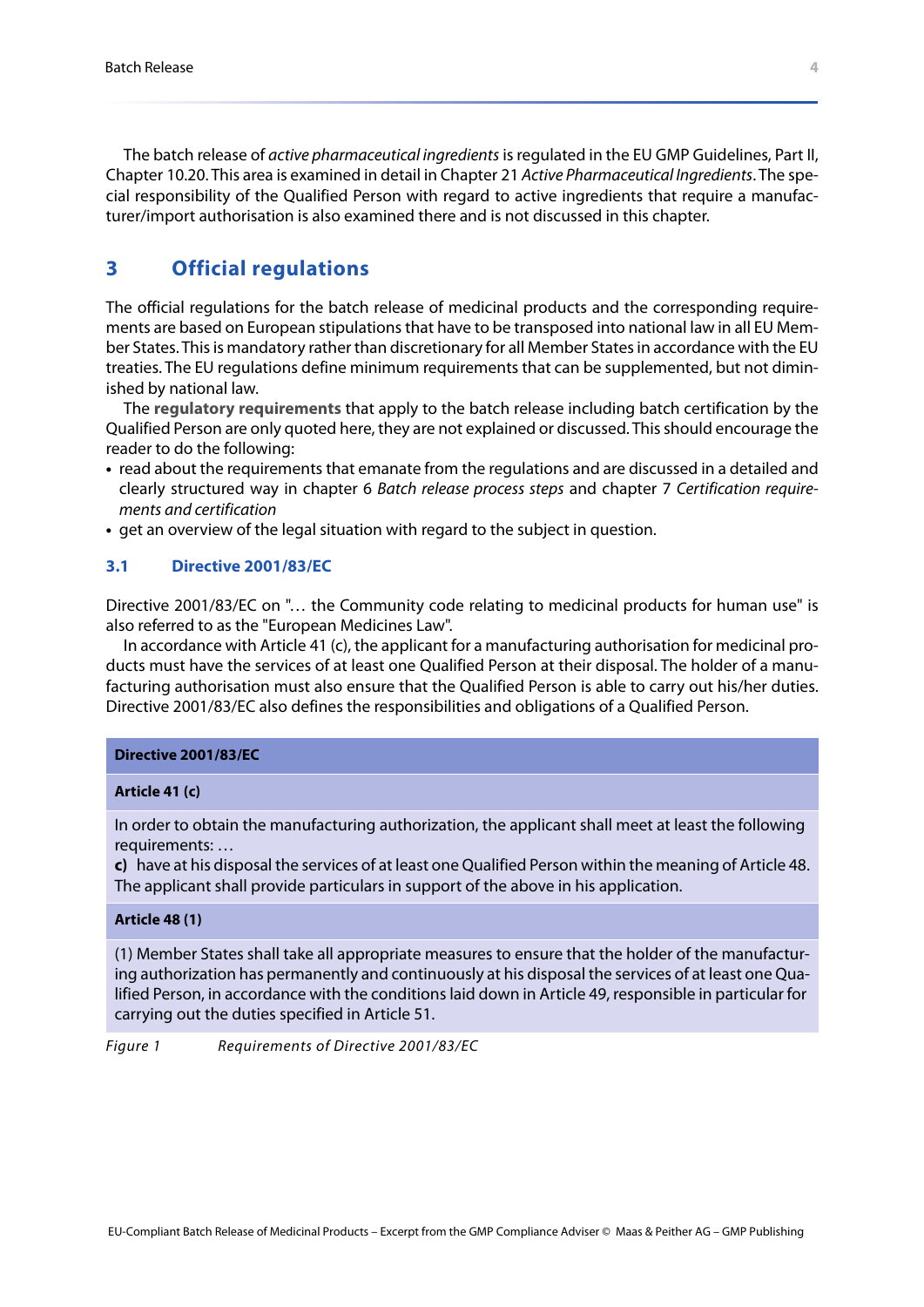#### **Directive 2001/83/EC**

#### **Article 51:**

(1) Member States shall take all appropriate measures to ensure that the Qualified Person referred to in Article 48, without prejudice to his relationship with the holder of the manufacturing authorization, is responsible, in the context of the procedures referred to in Article 52, for securing:

- **a)** in the case of medicinal products manufactured within the Member States concerned, that each batch of medicinal products has been manufactured and checked in compliance with the laws in force in that Member State and in accordance with the requirements of the marketing authorization;
- **b**) in the case of medicinal products coming from third countries, irrespective of whether the product has been manufactured in the Community, that each production batch has undergone in a Member State a full qualitative analysis, a quantitative analysis of at least all the active substances and all the other tests or checks necessary to ensure the quality of medicinal products in accordance with the requirements of the marketing authorisation.

The Qualified Person referred to in Article 48 shall in the case of medicinal products intended to be placed on the market in the Union, ensure that the safety features referred to in point (o) of Article 54 have been affixed on the packaging.

The batches of medicinal products which have undergone such controls in a Member State shall be exempt from the controls if they are marketed in another Member State, accompanied by the control reports signed by the Qualified Persons.

(2) In the case of medicinal products imported from a third country, where appropriate arrangements have been made by the Community with the exporting country to ensure that the manufacturer of the medicinal product applies standards of good manufacturing practice at least equivalent to those laid down by the Community, and to ensure that the controls referred to under point (b) of the first subparagraph of paragraph 1 have been carried out in the exporting country, the Qualified Person may be relieved of responsibility for carrying out those controls.

(3) In all cases and particularly where the medicinal products are released for sale, the Qualified Person must certify in a register or equivalent document provided for that purpose, that each production batch satisfies the provisions of this Article; the said register or equivalent document must be kept up to date as operations are carried out and must remain at the disposal of the agents of the competent authority for the period specified in the provisions of the Member State concerned and in any event for at least five years.

*Figure 1 Requirements of Directive 2001/83/EC (cont.)*

#### <span id="page-5-0"></span>**3.2 Directive 2003/94/EC**

<span id="page-5-1"></span>Directive 2003/94/EC "… laying down the principles and guidelines of good manufacturing practice in respect of medicinal products for human use and investigational medicinal products for human use" is also referred to as the "European GMP Directive".

The duties and responsibilities of the Qualified Person must be outlined in a job description. The relationship between the Qualified Person and the hierarchical structure of the pharmaceutical company must be specified in an organigram.

In cases of contract manufacturing, the responsibility of the Qualified Person for batch certification must be clearly stated in the contractual agreement between the contract giver and the contract acceptor (contract manufacturer).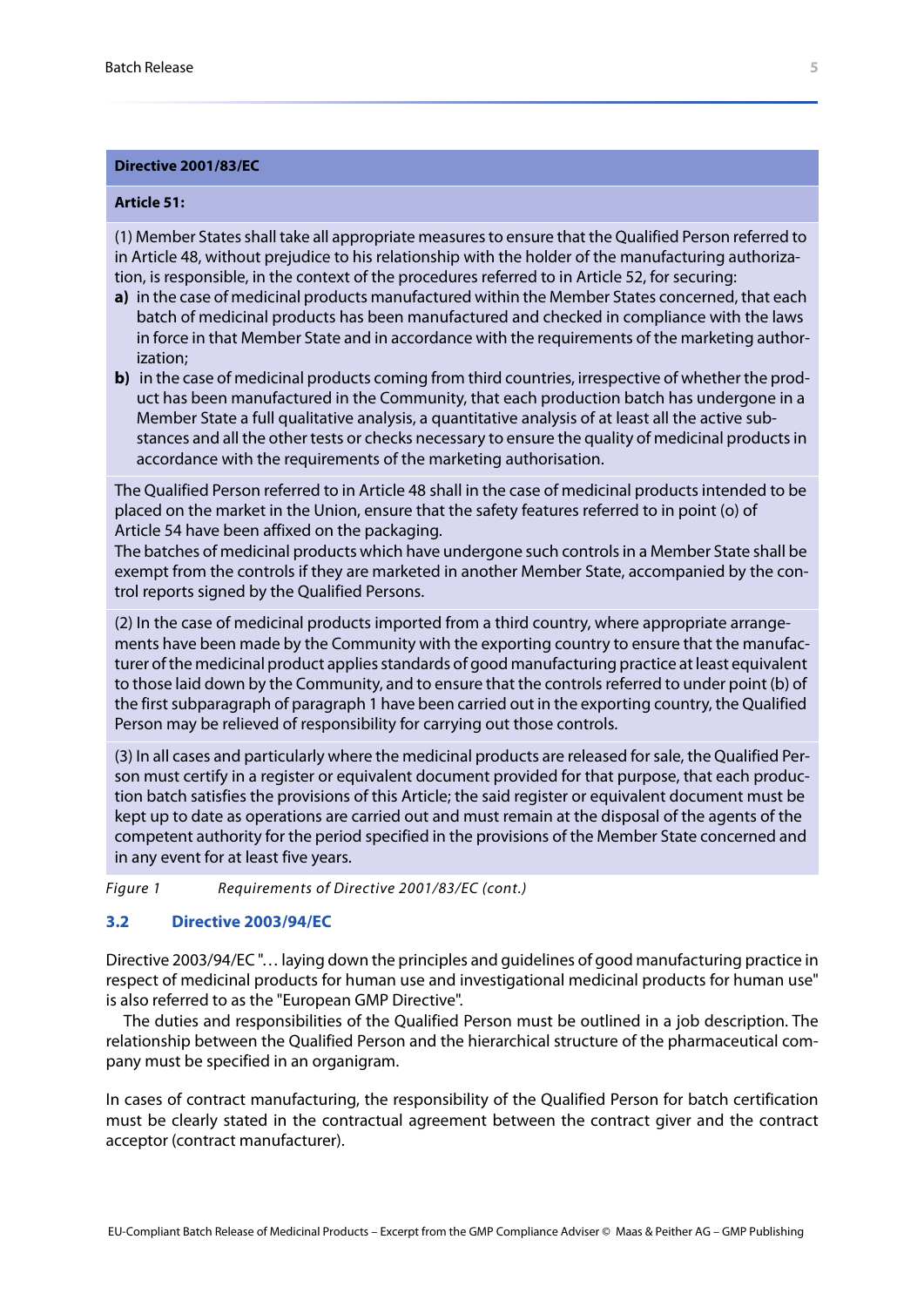#### <span id="page-6-0"></span>**5.2 Principle**

<span id="page-6-2"></span>After a general introduction on the scope of application, Annex 16 makes it unmistakeably clear that during batch release within the EU, each batch of finished medicinal product must also undergo **certification** by a Qualified Person.

#### **Annex 16, Chapter 1.1**

Each batch of finished product must be certified<sup>2</sup> by a QP within the EU before being released for sale or supply in the EU or for export. …

<sup>2</sup> The contents of a batch certificate for medicinal products are presented in Appendix II to this Annex.

#### *Figure 11 Principle of batch certification*

As proof of certification, and for transfer to a third party (e.g. in cases of contract manufacturing certification), the *Batch Certificate for Medicinal Products* in accordance with Annex 16, Appendix II can be used (see [figure 12](#page-6-1)).

#### **Annex 16, Appendix II**

#### **Content of the Batch Certificate for Medicinal Products**

[LETTER HEAD OF THE BATCH CERTIFYING AND RELEASING MANUFACTURER]

- **1.** Name, strength/potency, dosage form and package size (identical to the text on the finished product package).
- **2.** Batch number of the finished product.
- **3.** Name of the destination country/countries of the batch, at least when within the EU.
- **4.** Certification statement.

I hereby certify that all the manufacturing stages of this batch of finished product have been carried out in full compliance with the GMP requirements of the EU and [when within the EU] with the requirements of the Marketing Authorisation(s) of the destination country/countries.

- **5.** Name of the Qualified Person certifying the batch.
- **6.** Signature of the Qualified Person certifying the batch.
- **7.** Date of signature.

#### <span id="page-6-1"></span>*Figure 12 Content of the Batch Certificate for Medicinal Products*

However, it must be made quite clear that the *Batch Certificate* is not a replacement for the entry in the *register* in accordance with Annex 16, Chapter 1.10 which will be discussed in detail in [chapter 7.4.](#page--1-25)

The certification of a medicinal product batch by a Qualified Person allows free transfer of the batch within the EU without the necessity of recertification (e.g. when shipped to another EU Member State). However, the product batch must remain within the EU at all times. If a batch that has already been certified leaves the EU, it must be recertified by a Qualified Person if it is reimported into the EU.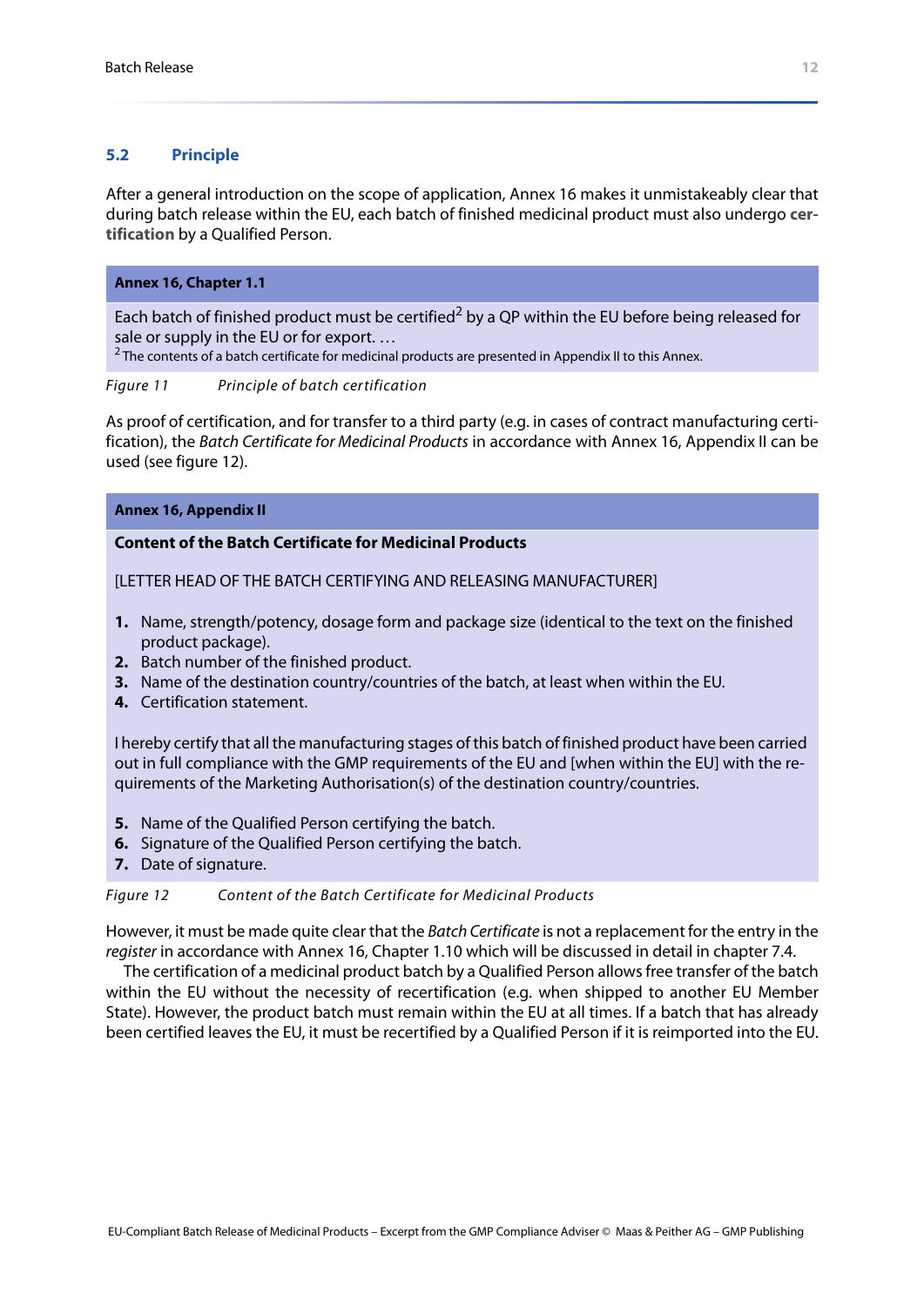In order to be able to accept a deviation, the following requirements must first be met:

- **1.** The deviation may not be
	- **•** expected
	- **•** predictable
	- **•** planned.
- **2.** The specification of
	- **•** active ingredients
	- **•** excipients
	- **•** packaging materials
	- **•** finished product
	- in the marketing authorisation may not be affected by the deviation.
- **3.** The deviation relates to the marketing authorisation or GMP-related details of the
	- **•** manufacturing process or
	- **•** analytical testing.

The unexpected deviation must also have triggered the follow-up action below:

- **4.** Testing if there is an impact on
	- **•** quality
	- **•** safety
	- **•** efficacy

with a negative result.

- **5.** Consideration of the need for additional tests
	- **•** Influence on the stability: *ongoing stability* of the affected batches
	- **•** Influence on safety and efficacy: in case of biological products each and every deviation has to be evaluated for these aspects
- **6.** Root cause analysis
- **7.** Root cause removal

The Qualified Person can only certify the batch despite the deviation when requirements 1 to 7 are met. The decision-making process must be properly documented.

Regardless of how many QPs take on partial responsibility for a batch, the certifying Qualified Person must inform himself/herself about each deviation and evaluate it if there is the possibility that it could affect

- **•** compliance with the marketing authorisation or
- **•** GMP compliance.

The new Chapter 3 in Annex 16 replaces the EM(E)A Reflection Paper on QP discretion "… on a proposed solution for dealing with minor deviations from the detail described in the MA for human and veterinary products (Rev. 1)" (EMEA/INS/GMP/227075/2008).

## <span id="page-7-1"></span><span id="page-7-0"></span>**7.6 Audits by a third party**

Chapter 8 *[A challenge: complex product and process flows](#page--1-30)* describes the significance of the auditing of contract manufacturers during batch certification. Among other things, it focuses on the quality assurance system of the contract company. The certifying Qualified Person must check that the QA system works properly by carrying out audits, for example, to ensure that he/she can rely on the confirmation of the Qualified Person working there.

Chapter 2 of Annex 16 defines special requirements for audits and audit reports in case these are also outsourced to *third parties* by the contract giver.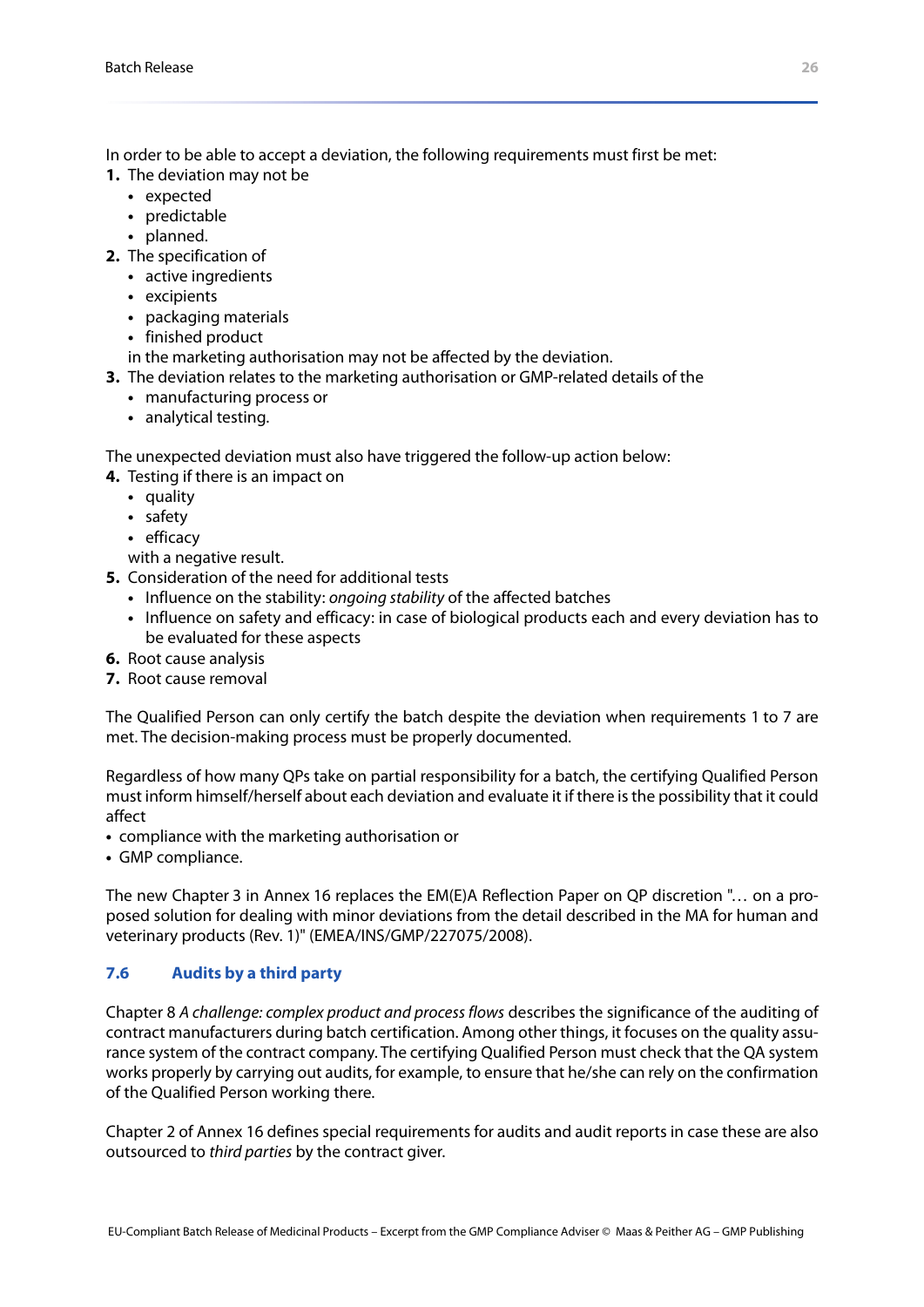| <b>Delegable activities and associated PQS elements</b>       |                                                                                                                                                                                                                                               |  |  |  |  |  |
|---------------------------------------------------------------|-----------------------------------------------------------------------------------------------------------------------------------------------------------------------------------------------------------------------------------------------|--|--|--|--|--|
| Annex 16                                                      | PQS element(s)/documents/systems                                                                                                                                                                                                              |  |  |  |  |  |
| 1.7.1<br><b>EU GMP compliance</b><br>(manufacturing, testing) | • Production/test record (Head of Production/Head of QC sig-<br>nature)<br>• CoC (certifying Qualified Person)<br>$\cdot$ CoA<br>• Qualification of contract manufacturer<br>• Qualification of external test sites<br>• Technical agreements |  |  |  |  |  |
| 1.7.2<br>Knowledge of supply chain                            | • Diagram<br>• Supplier management<br>• Approved list of suppliers<br>• Management of outsourced activities<br>• Change control                                                                                                               |  |  |  |  |  |
| 1.7.3<br><b>Audits</b>                                        | • Qualification of contract manufacturers<br>• Qualification of external test sites<br>• Qualification of active substance manufacturers<br>• Qualification of contract auditors<br>• Audit management                                        |  |  |  |  |  |
| 1.7.4<br>MA compliance (supply chain)                         | • Regulatory compliance management<br>• Change control<br>• Approved list<br>• Incoming goods inspection                                                                                                                                      |  |  |  |  |  |
| 1.7.5<br>MA compliance (manufacturing,<br>testing)            | • Regulatory compliance management<br>• Change control<br>• Approved list<br>• Incoming goods inspection                                                                                                                                      |  |  |  |  |  |
| 1.7.6<br>MA compliance (suppliers and<br>supplier management) | • Regulatory compliance management<br>• Change control<br>• Supplier qualification<br>Approved list<br>• Incoming goods inspection                                                                                                            |  |  |  |  |  |
| 1.7.7<br>EU GMP/GDP compliance (APIs<br>and API supply chain) | • Qualification of active substance manufacturer<br>• QP declaration<br>• Audit management<br>• Qualification of active substance dealer/distributor<br>• Approved list<br>• Incoming goods inspection                                        |  |  |  |  |  |
| 1.7.8<br>API importation &<br>Written confirmation            | • Qualification of the API importer<br>• Technical agreement<br>• Incoming goods inspection                                                                                                                                                   |  |  |  |  |  |
| 1.7.9<br>Excipients & appropriate GMP                         | • Formalised risk evaluation<br>• Qualification of the excipient manufacturer                                                                                                                                                                 |  |  |  |  |  |

*Figure 29 Identification of essential PQS elements*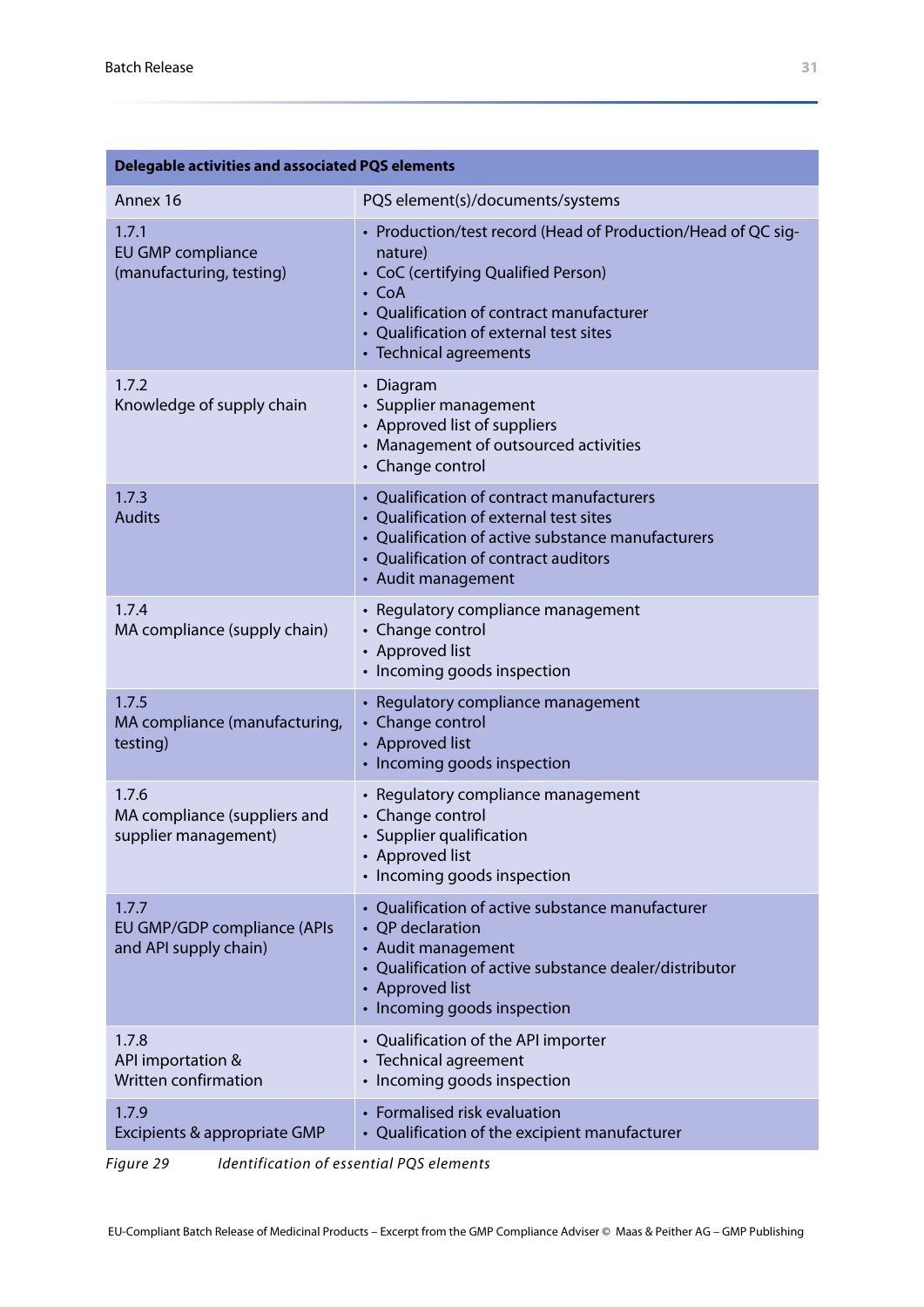

#### *Figure 30 Global product and process flows*

The distribution (delegation or outsourcing) of the pharmaceutical responsibilities and activities of the Qualified Person must not only be carried out physically. From the point of view of the certifying Qualified Person, it must also be recorded in *writing and, where applicable, contractually agreed*. Only then can the actual responsibility be demonstrably and legally handed over.

#### This applies to:

- **•** internal distribution (within an MIA or production site)
- **•** external distribution (different MIAs or production sites)

The required *marketing authorisation compliance* is related to the following components:

- **•** participants in the supply chain (suppliers, contract manufacturers, test operations)
- **•** starting substances and materials
- **•** manufacturing process and analytical testing

Unauthorised modification of just one of these components compromises compliance with the MA. The more complex the product and product flow becomes, the greater the challenge for the Quali-

fied Person to ensure MA and GMP/GDP compliance for the entire life cycle of the medicinal product. This can only be achieved using a seamlessly implemented and functioning *change management*

*system*. It must cover all of the participating parties and it must be functional at their respective sites.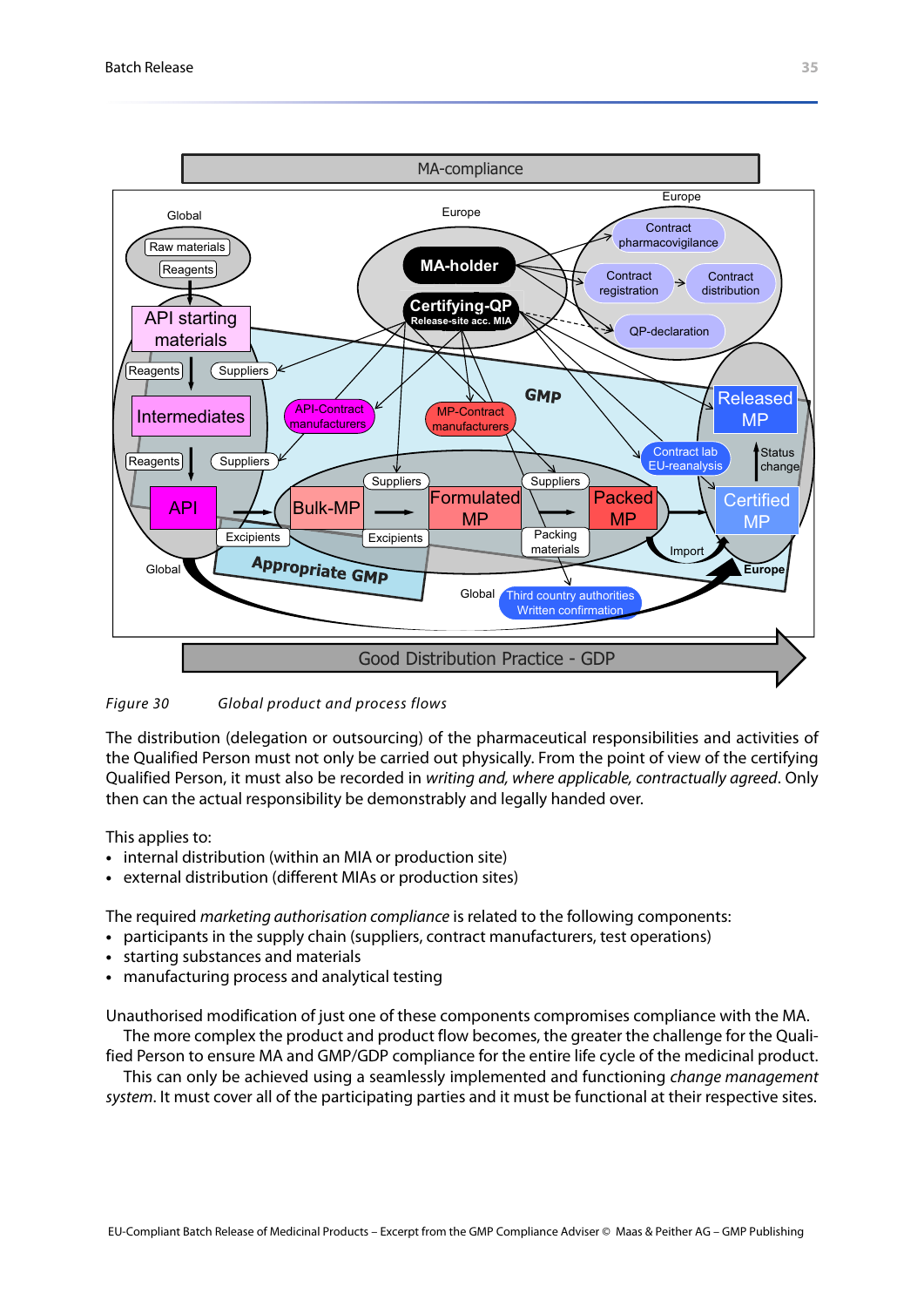If one takes a look at the possible interfaces of this document (see also [figure 32](#page-10-0)) with QA processes that already exist, which primarily include

- **•** supplier management
- **•** the list of approved suppliers
- **•** management of outsourced activities
- **•** regulation-compliance management or
- **•** change control

a graphical representation should not only be created, but also be integrated in a separate PQS element to ensure that the Qualified Person can access, format, maintain and manage it.

The new element should be used for

- **•** comprehensive identification
- **•** full qualification
- **•** continuous knowledge
- **•** continuous control
- **•** management
- **•** coordination
- **•** synchronisation and
- **•** review

of the supply chain and, if required, for regulating/coordinating specific interface problems.



<span id="page-10-0"></span>*Figure 32 Supply chain management interfaces*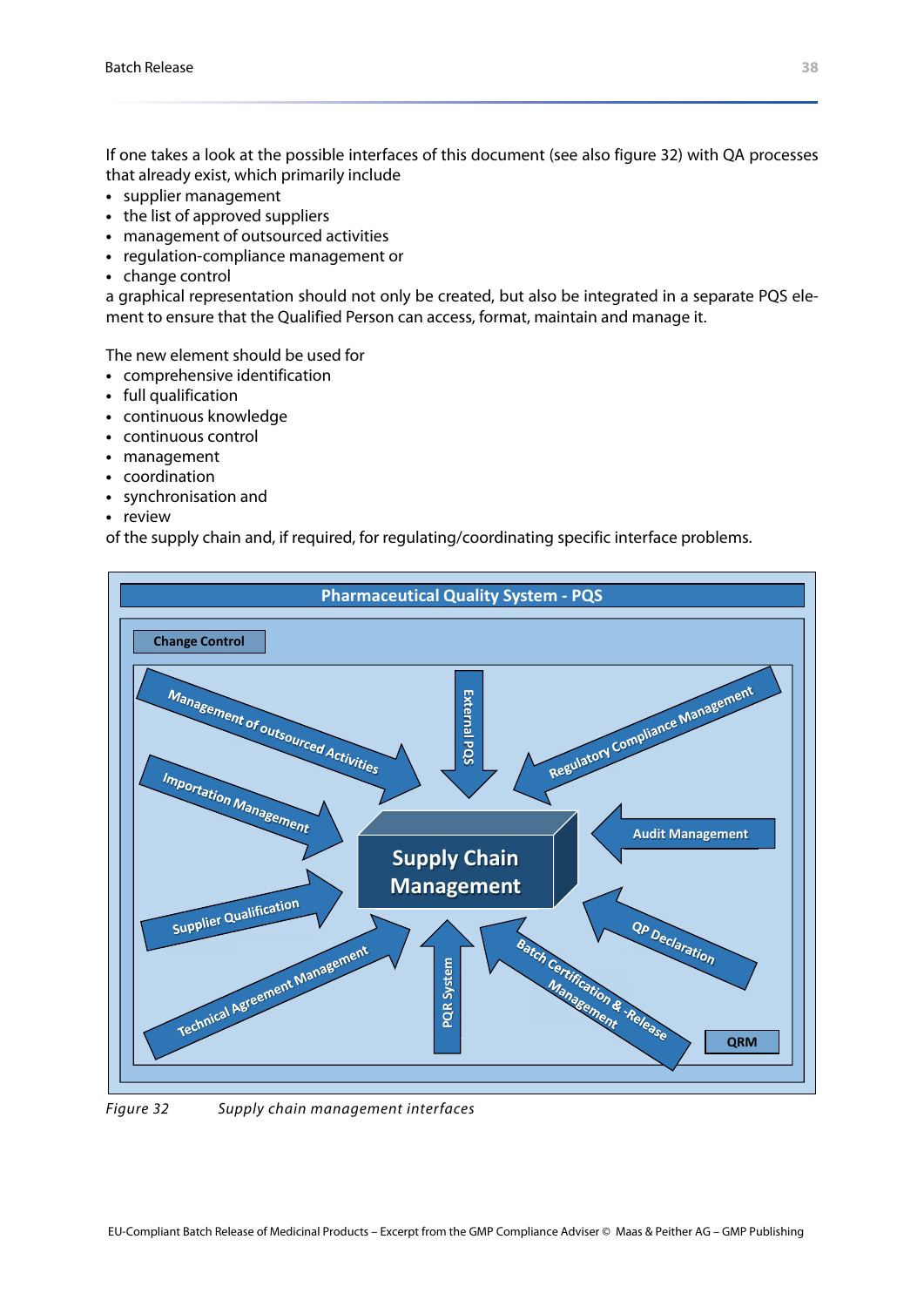# <span id="page-11-0"></span>**Contributor**



<span id="page-11-1"></span>**Rainer Gnibl, PhD [rainer.gnibl@reg-ob.bayern.de](mailto:rainer.gnibl@reg-ob.bayern.de)**

*Pharmacist* Government of Upper Bavaria, Munich

As GMP Inspector for the Government of Upper Bavaria and the European Medicines Agency (EMA), Rainer Gnibl is responsible for carrying out national and international inspections of the manufacturers of medicinal products and active ingredients He is head of the national expert group EFG 02 "GMP inspections/GMP guidelines" and lectures at the Friedrich-Alexander University in Erlangen-Nürnberg.

After graduating in Pharmacology and receiving a PhD in Pharmaceutical Technology, Rainer Gnibl managed a retail pharmacy for several years before joining the Pharmaceutical Monitoring Service in 2002. Since then, he has worked for different Bavarian authorities (district governments, Bavarian State Ministry, Bavarian State Office for Health and Food Safety) and currently works for the Government of Upper Bavaria. He lectures at the University and is also deputy chairman of the examination board for the 3rd pharmaceutical state examination. Rainer Gnibl is also a renowned speaker and author.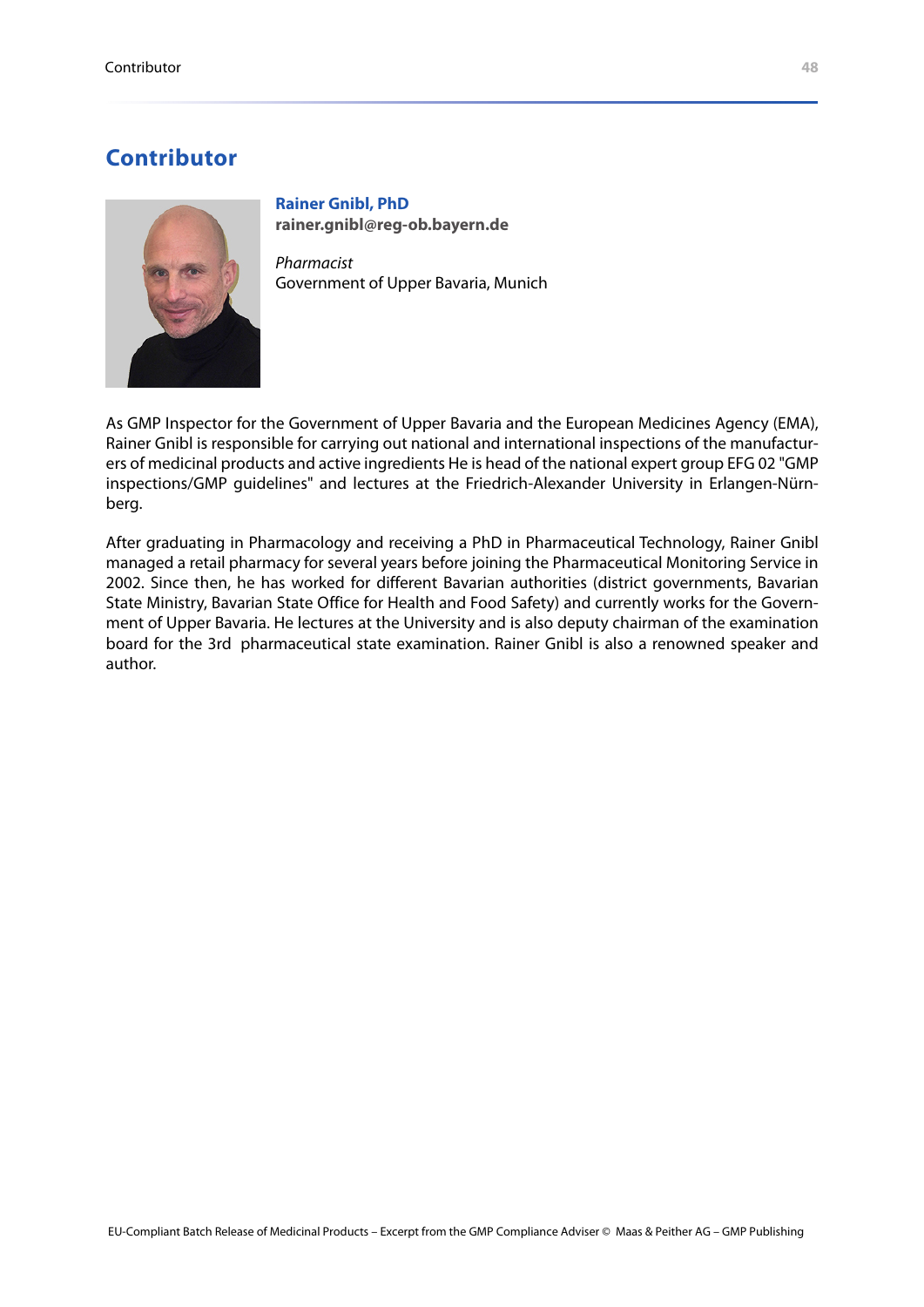# <span id="page-12-0"></span>**Index**

| B                               |         |                                       |          |
|---------------------------------|---------|---------------------------------------|----------|
| batch certification             |         | import                                |          |
| - definition                    | 9       | - definition                          | 11       |
| - location                      | 13      | importer                              |          |
| - responsibility                | 15      | - definition                          | 11       |
| - s.a. certification            | 9       | investigational medicinal product     |          |
| blood preparation               |         | - release                             | 44       |
| - release                       | 46      | investigational medicinal products    |          |
| bulk product                    |         | - release by the sponsor              | 46       |
| - certification<br>- definition | 21<br>9 | м                                     |          |
|                                 | 21      | marketing                             |          |
| - importation                   |         | - definition                          | 7        |
| C                               |         | medicinal product                     |          |
| certificate of analysis         |         | - release                             | 3        |
| - content                       | 10      |                                       |          |
| - release                       | 10      | Р                                     |          |
| certification                   | 19      | parallel distribution                 | 43       |
| - audits by a third party       | 26      | parallel importation                  | 43       |
| - delegation                    | 30      |                                       |          |
| - delegation to third parties   | 30      | Q                                     |          |
| - deviation                     | 25      | <b>Qualified Person</b>               |          |
| - imported products             | 20, 22  | - continuous training                 | 16       |
| - MRA imports                   | 22      | - supply chain management             | 37       |
| - non-MRA imports               | 42      | qualified person                      | 9        |
| - parallel importation          | 43      | - batch certification                 | 9        |
| - PQS elements                  | 30, 33  | - certification strategy              | 36       |
| - products inside EU            | 19      | - certified                           | 9<br>9   |
| - products outside EU           | 20      | - confirmation                        | 34       |
| - release                       | 12      | - delegation                          |          |
| - requirements                  | 17      | - delegation management<br>- external | 40<br>41 |
| - strategy                      | 36      | - external PQS                        | 40       |
| certification requirements      | 17, 19  | - import management                   | 39       |
| - delegable                     | 28, 29  | - importation                         | 20       |
| - non-delegable                 | 27      | - liability limitation agreement      | 39       |
| - safeguard                     | 29      | - medicinal product release           | 3        |
| confirmation                    |         | qualification                         | 15       |
| - definition                    | 9       | - release of blood preparation        | 46       |
|                                 |         | - responsibility, delegable           | 27       |
| Е                               | 22      | - responsibility, personal            | 27       |
| EU reanalysis<br>- MRA import   | 22      | - several                             | 15       |
| - sampling in third country     | 23      | - substitution                        | 14       |
|                                 |         | - technical agreement                 | 39       |
| F                               |         |                                       |          |
| finished product batch          |         | R                                     |          |
| - definition                    | 8       | register                              |          |
|                                 |         | - see release register                | 24       |
| н                               |         | release                               |          |
| human resource management       | 48      | - blood preparation                   | 46       |
|                                 |         | - certification                       | 12       |
|                                 |         | - certification requirements,         |          |
|                                 |         | s.a. certification requirements 17    |          |
|                                 |         | - certification, s.a. certification   | 17       |